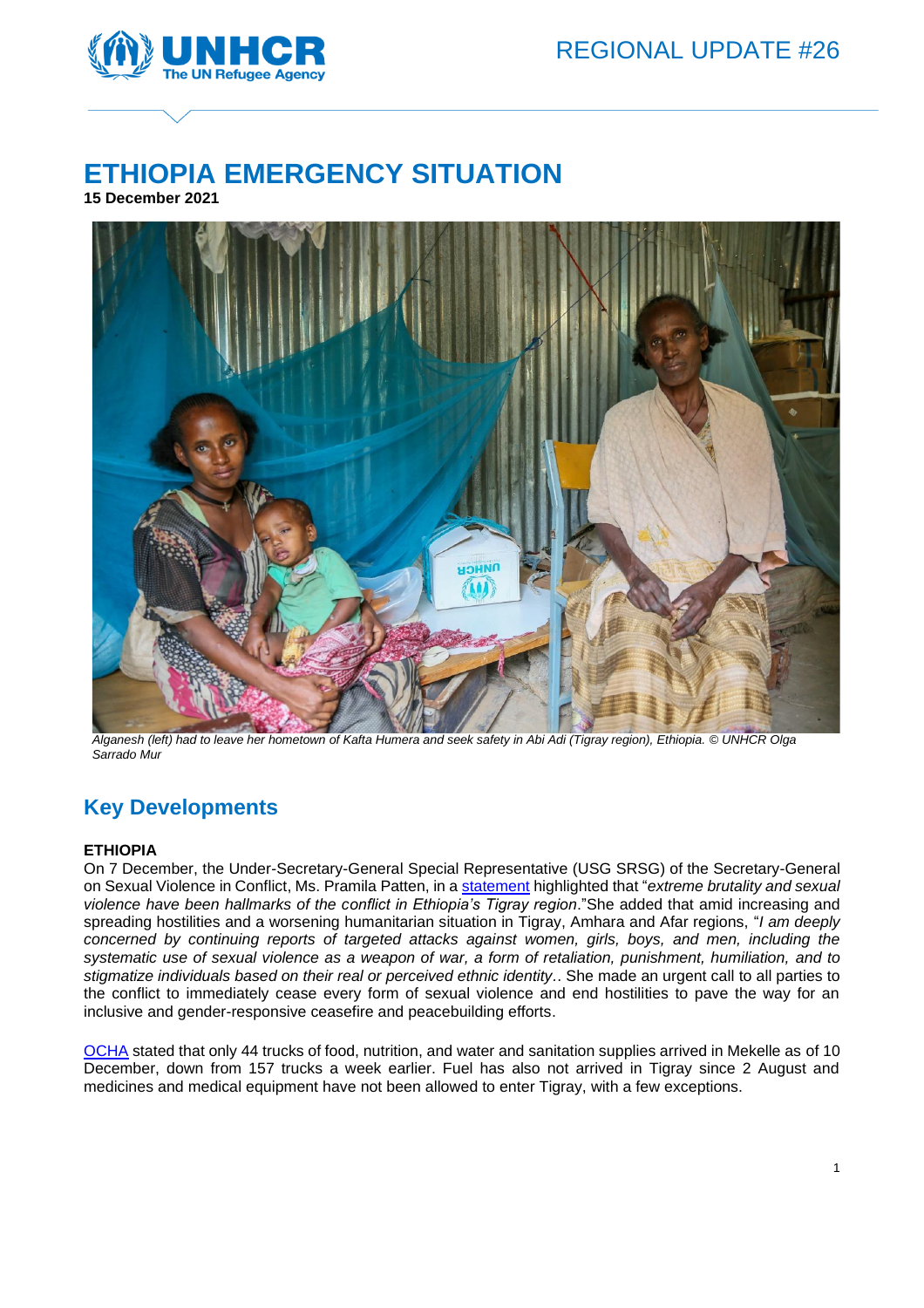

United Nations Humanitarian Air Service (UNHAS) flights to Mekelle, which had been suspended since 22 October, resumed on 24 November. Locations within Tigray remain accessible except for those in the western and northwestern zones which remain inaccessible due armed confrontations.

Amidst the continued deterioration of the humanitarian situation and ongoing displacement UNHCR has continued to provide lifesaving services to refugees and internally displaced persons in the Northern regions of Tigray, Amhara and Afar (estimates of some 1.8 million IDPs in Tigray, 1 million in Amhara, and 334,196 in Afar). UNHCR has significantly scaled up presence and IDP response in Tigray and in the neighboring regions. Operations however continue to be severely hampered by the impacts of the ongoing conflict (lack of cash, fuel, communications persist).

#### **SOMALILAND**

There have been an estimated 3,000 Ethiopian new arrivals from Amhara region (in Somaliland. UNHCR and the authorities plan to register and provide assistance to the new arrivals.

#### **SOUTH SUDAN**

UNHCR has not registered any new arrivals from Ethiopia apart from usual cross border movements, but some of the South Sudanese refugees returning from Ethiopia over the last two months (8,000 returns recorded in October) have cited growing insecurity in Ethiopia as a reason for their decision to return.

#### **SUDAN**

Sudan remains UNHCR's priority country for contingency planning in the region and efforts are ongoing to identify a suitable location for a possible additional camp in case of a new influx. So far, the dynamics in Western Tigray appear to be resulting in internal displacement with people either opting to move internally or unable to cross to Sudan. Discussions with the government on maintaining an open border for asylum-seekers and prepositioning of stocks of relief items are ongoing in case the situation shifts. New arrivals in the last month have remained at a relatively low level of around 50 per week.

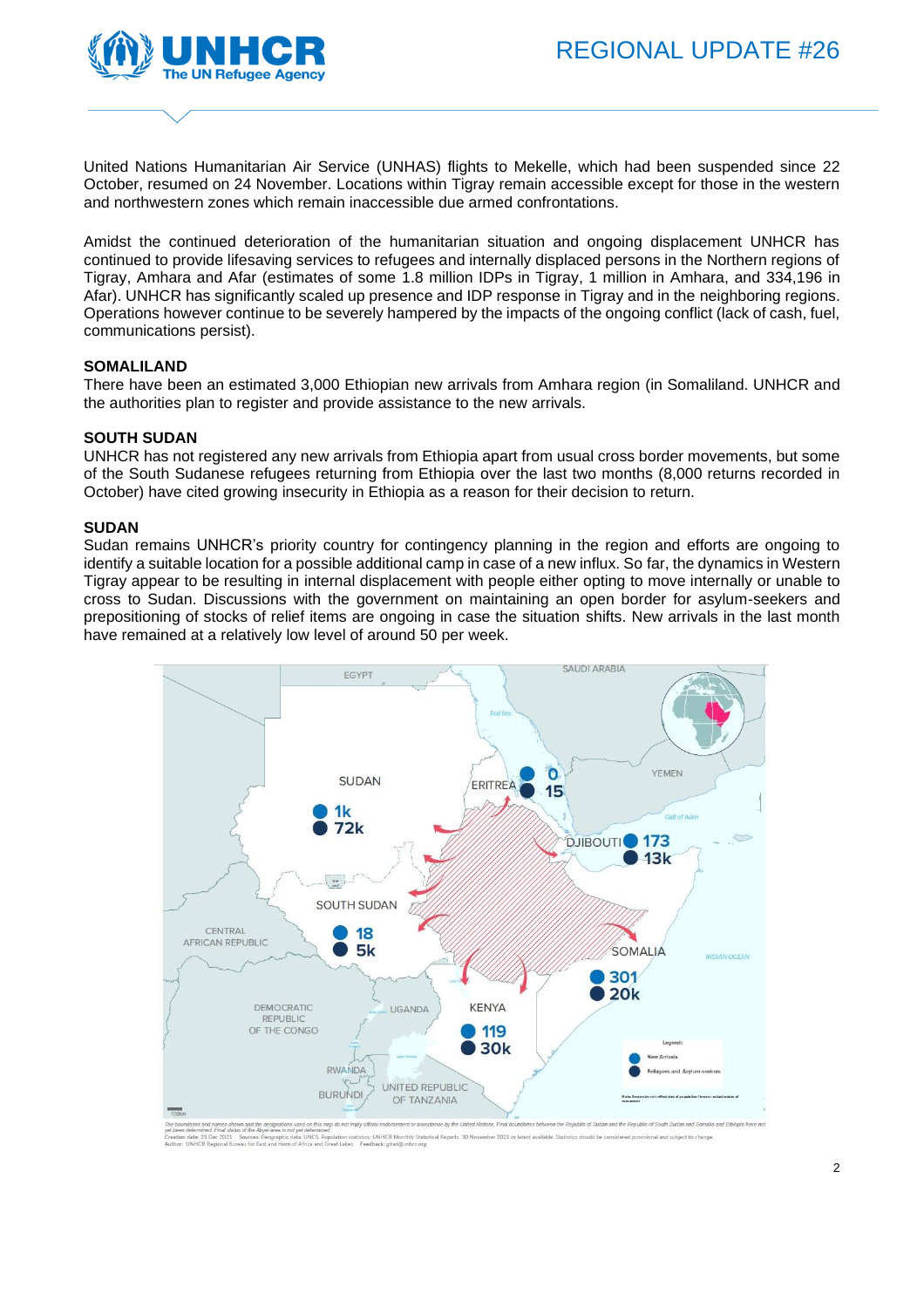

## **Ethiopia Response**

The humanitarian situation across northern Ethiopia remains deeply concerning for refugees, the internally displaced and host communities. Civilians have endured over one year of conflict with extremely limited basic services and assistance available, leading to a significant escalation in humanitarian needs with ongoing new displacements. The security situation remains volatile, affecting civilians and constraining humanitarian actors on the ground. Communication, electricity, and banking services remain intermittent.

### **Eritrean Refugee Response**

UNHCR and partners have continued with preparations of the new Alemwach site in Debat in the Amhara region and are ensuring readiness to receive refugees in the event of a possibility for relocation. The situation in the Mai Aini and Adi Harush refugee camps hosting 25,000 Eritrean refugees continues to be relatively calm. Major concerns remain lack of food, inadequate supply of portable water and medications.

The November food distribution that was delayed due to insecurity, lack of fuel and ability to move supplies in the two camps was carried out in early December. However, on 14 December, an airstrike reportedly occurred in Mai Tsebri which is the town closest to Mai Aini and Adi Harush. No causalities were reported but December food distribution which had reached approximately 85% of the camps' populations was suspended after the airstrike.

A steady small-scale influx from Mai Tsebri camps to Dabat in North Gondar has been observed and UNHCR is working on updating its relocation plan and assessing current preparedness in case of an increase in the refugee influx into its new site in Alemwach in North Gondar.

Around 30,000 Eritrean refugees have self-relocated to Addis Ababa, including some 9,000 from Hitsats and Shimelba camps since the beginning of the conflict. UNHCR continues to register and assist these self-relocated refugees, with more than 17,000 having received documentation allowing them to remain in Addis for up to 3 years. Cash assistance has been provided to 14,314 individuals. In addition to one-off cash grants, UNHCR continues to provide protection referrals especially for support for unaccompanied children and GBV survivors.

### **Internally Displaced Persons (IDPs)**

The IDP influx from Western Tigray to areas in North-western Zone has reached more than 29,000 individuals. Most of the IDPs are currently sheltered in Hitsats (13,949), Mai Tsebri (5,000), Dedebit (4,000), Sheraro (5000) and Adi Mehemeday (1,600). In Shire and Sheraro, local authorities estimate some 6,940 households were displaced from Western Tigray between mid-November and 4th December. In Hitsats alone, there are 4,220 new IDPs residing in 2,169 ruined houses which had formerly housed refugees in the camp. A multi-sector interagency mission to Hitsats noted more arrivals in the former refugee camp now sheltering IDPs and expect an increase. UNHCR is working to dispatch much-needed relief items, including plastic sheets and cooking materials.

**Protection:** On 14 December, the Ethiopia Humanitarian Country Team, led by the Humanitarian Coordinator, conducted a two-day visit to the Afar region. The delegation, including UNHCR's Representative, visited the IDP site of Wake 50 in Chifra, where a meeting was held with the Director of the Disaster Prevention and Food Security Program Coordination Office (DPFSPCO) and other local officials. The Director raised concerns regarding the living conditions of the IDPs residing in the site and requested support from humanitarian organizations for continued provision of basic needs primarily access to water, food, shelter, core relief items (CRI), protection, and livelihoods. The Inter-cluster Coordination Group of Afar Region reiterated its commitment for continued support and implementation of recommendations of the multisectoral needs' assessment carried out in Wake 50 in November 2021.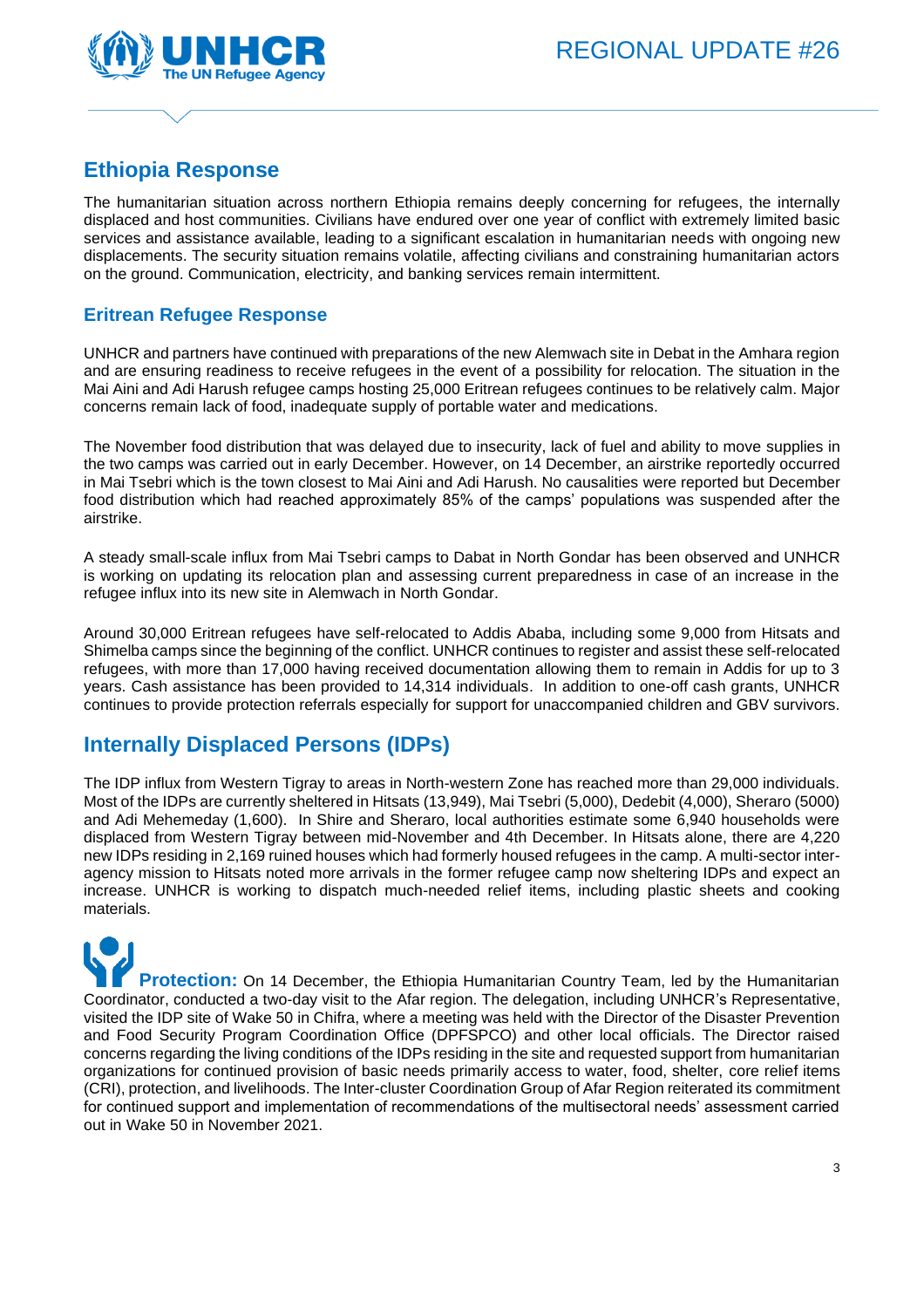

According to return intention survey findings, the majority of IDPs in Mekelle have expressed their wish to return to their areas of origin, citing the lack of food, poor WASH facilities, lack of firewood for cooking, overcrowding and the drone strikes as some of the push factors for return. The Return Working Group led by UNHCR, is preparing those IDPs willing to return, with a pilot return that was launched recently. In collaboration with the Bureau of Labour and Social Affairs (BOLSA), the working group on IDP returns along with humanitarian agencies and NGO partners facilitated the return of 374 IDPs from Mekelle to Samre. The return area, Samre, has a medium level of food harvest as confirmed by FAO as well as medical facilities that are better than those in current IDP sites as indicated by Médecins Sans Frontières (MSF). Authorities have also confirmed that the area is clear of mines. The pilot exercise is expected to lead to further return movements.

On 14 December, the Regional Government presented a return plan for 33,000 IDPs in the Amhara region and requested support from humanitarian agencies to facilitate the process. IOM, UNHCR and OCHA continue discussions on coordination with a view to establishing an inter-cluster, operational working group led by UNHCR like the Returns Working Group in Tigray. The group will report to the wider Durable Solutions Working Group which was recently launched and is co-led by IOM and UNHCR. A new rapid protection assessment tool with a return intention element has been shared with field offices for discussion with local Protection Clusters and UNHCR partner staff. This tool was developed by UNHCR to support assessments in locations of displacement and return, in response to the rapidly changing context in Ethiopia.

UNHCR's partner Ethiopian Evangelical Church Mekane Yesus (EECMY) established Protection Desks in two IDP sites, Wake 50 and Asoble-Woranso, with two social workers deployed in each site. EEMCY is also working on the recruitment of social workers to facilitate the establishment of Protection Desks in four additional IDP sites.



**Shelter and Non-food Items:** On 3 December, thirteen UNHCR trucks arrived in Semera with CRIs including buckets, blankets, jerry cans, mosquito nets, soaps, sleeping mats, kitchen sets, plastic sheets, and lamps/lanterns. UNHCR commenced distribution of CRIs on 6 December prioritizing the most affected IDP sites in Adar Chira and Ewa woredas.

The erection of the 200 UNHCR tents, in collaboration with partner Innovative Humanitarian Solutions (IHS), has been completed at Kulichmeda IDP site. As of 6 December, all 588 IDPs hosted in school facilities in Debark were relocated to Kulichmeda site and school premises were entirely vacated. This has been made possible through gradual allocation of UNHCR tents to IDP families. Meanwhile, IDP children resumed education at Kulichmeda primary school on 29 November, under the sponsorship of IHS that will provide basic school needs. Between 8-11 December, UNHCR and partner Action Africa Help International (AAHI) distributed NFIs to 1,300 IDPs households (3,250 individuals) in Mekane Selam and Lagamara School.

As of 15 December, UNHCR and partner Ethiopia Red Cross Society (ERCS) delivered CRIs to 5,740 newly displaced households in the following locations: 3,710 households in Hitsats; 1,495 households in Dedebit; 144 households in Mai Hanse; and 391 households in Adi Mehemeday. The kits included sleeping mats, plastic sheets, mosquito nets, jerricans, blankets and kitchen sets.

UNHCR distributed 93 pieces of plastic sheets to 59 highly vulnerable households in Dehab Tesfay and Adi Wenfito IDP sites to help in rehabilitating their shelters. Targeted households included those living with serious medical conditions and people living with disabilities that needed isolation rooms. UNHCR's partner ANE provided technical support for upgrading these shelters.



(CCCM/Protection/Education) cluster staff visited Axum and Adwa and met with the mayors of both towns as well as with the Bureaus of Labor and Social Affairs (BOLSAs). The team discussed relocation and return of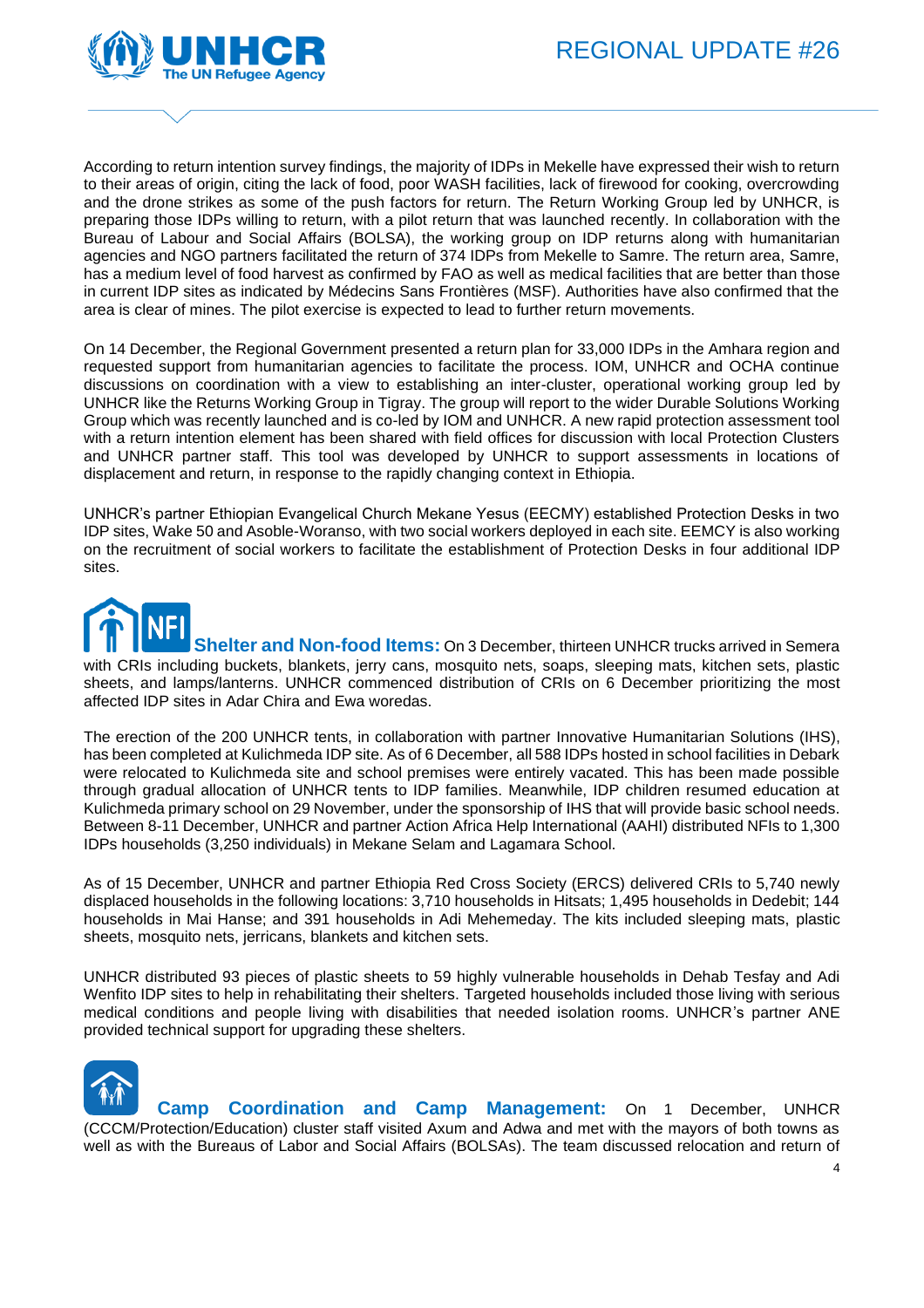

IDPs in both locations, as well as the situation of more than 500 households who currently reside in a prison in Adwa. Local authorities urged UNHCR and other agencies to expedite the return process of IDPs from Axum and Adwa, especially those originating from northwestern and central zones. The return working group led by UNHCR Protection Cluster in Shire AoR is now working a local action plan including a checklist to facilitate voluntary IDP returns in these areas.

Local authorities in Sheraro have suspended shelter construction in the new site of Geza Ahisea, as authorities fear the site could be targeted by artillery fire from forces stationed in the disputed border areas along the Ethiopia-Eritrea boundary. This was officially announced by Sheraro local authorities during a joint cluster visit including CCCM, Protection and Shelter to the construction site.

### **Sudan Response**

*While many activities inside the camps in the East of Sudan are so far unaffected, the uncertainty of the current situation risks disrupting the delivery of life-saving and essential services, including the distribution of muchneeded food, shelter and CRIs. The Commission for Refugees (COR) continues to be present.* 

The number of Ethiopians crossing into Hamdayet remained in the last weeks. A total population of 1,791 refugees remain at Hamdayet, as of 14 December pending relocation to Tunaydbah. More convoys are planned in the coming days to relocate some 500 refugees to Tunaydbah. The total figure of refugees pending relocation is 6,830 (5,039 Village 8 and 1,791 Hamdayet). It is estimated that some 1,000 refugees may wish to remain at Hamdayet due to ties with the host community and other reasons.

The relocations from Basunda Transit Centre to Babikri settlement was completed on 7 December, with the last convoy transferring 65 asylum-seekers. This brings the total number of those relocated to 1,812 since the exercise began on 28 November, with support from COR and other partners. The newly relocated asylumseekers have been registered and provided with assistance. Efforts are underway to ensure essential services are available and operating effectively in Babikri settlement. Moving forward, any new arrivals from the Taya border entry point will be directly relocated to Babikri.

To date, UNHCR, in collaboration with COR and partners, has relocated 3,142 refugees from Hamdayet transit centre to Tunaydbah. A reception centre has been set up in the camp to receive the newly relocated refugees, provide them with shelter and essential assistance. More convoys are planned in the coming days to relocate the remaining refugees, also given increasing pressure from local authorities. The relocation exercise is expected to conclude by the end of the year.

**Protection:** UNHCR and COR issued 306 additional ID cards to registered refugees in Tunaydbah and Um Rakuba, bringing the total of 9,986 ID cards issued so far.

Twenty (20) refugee women and girls participated in the first phase of an economic empowerment and skills development programme, organized by ALIGHT, in Um Rakuba. This initiative aims to equip the women and girls with skills such as sewing and crochet to help strengthen their capacity to establish sustainable livelihoods.

**Education:** The target for enrolment in pre-primary education was exceeded by 49 per cent, with a total of 1,657 students, aged between 4 and 5, receiving education services in early childhood care and development centres in Tunaydbah and Um Rakuba.

UNHCR and partners, including Education Cannot Wait (ECW), Islamic Relief Worldwide (IRW), Norwegian Refugee Council (NRC) and Save the Children International (SCI) provided education kits to students at all education levels (pre-primary, primary and secondary) in both camps with the aim of enhancing their learning. Nevertheless, over 500 additional education kits for pre-primary students are required to meet the greater demand due to the increased enrolment.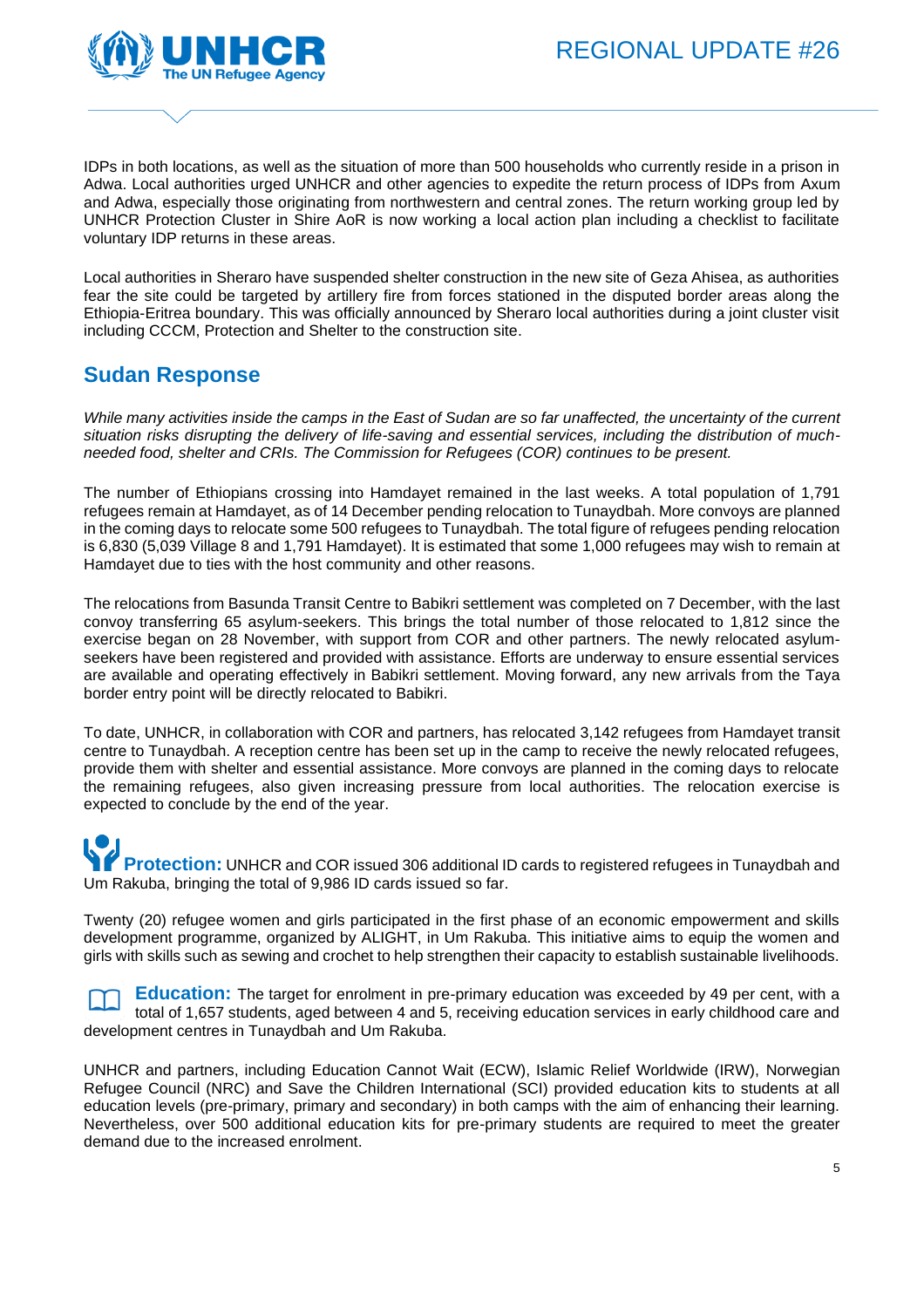

**Health:** COVID-19 vaccination campaigns continue with support from the Ministry of Health and partners, including Concern Worldwide, UNICEF and ZOA International Sudan. An additional 3,048 refugees in Um Rakuba were vaccinated during the reporting period. This represents 46 per cent of the target population for the vaccination campaign in this location. However, more COVID-19 vaccine doses are required to advance the vaccination campaign in Tunaydbah and Babikri.

As part of a door-to-door psychosocial support campaign, conducted by ALIGHT, 42 refugees (22 men and 20 women) received psychosocial counselling in Um Rakuba. The campaign aimed to bring psychosocial support to refugees who may face challenges in accessing service points.

### **SOMALIA NEW ARRIVALS AND BORDER DYNAMICS**

**Somaliland:** The Somaliland Government Task Force held a meeting on the Ethiopia Situation on 1 December after which the Task Force conducted a joint assessment mission to Borama on 5-6 December and agreed that humanitarian assistance will be provided to the most vulnerable newly arrived Ethiopians.

UNHCR and NRC continued the verification and registration of newly arrived Ethiopians in Borama and registered 433 individuals who were also provided with CRI packages. These new arrivals will also receive COVID-19 vaccinations from the Ministry of Health. Some 1,000 CRIs have been prepositioned for distribution to the most vulnerable new arrivals and host community members.

**Puntland/Galmudug:** The Ministry of Interior federal Affairs and Democratization (MOIFAD) reported that between 1-8 December, 95 arrivals traveling on foot had passed Tukaraq to proceed to Garowe. The Puntland Ministry of Interior federal Affairs and Democratization (MOIFAD) has promised to share weekly figures of arrivals coming from Somaliland through Tukaraq checkpoint. In Dhahar, local authorities reported that at least 3 trucks carrying estimated 25 Ethiopians had passed Dhahar town to proceed to Bossaso during the first week of December. A UNHCR-led Inter-Agency Emergency Response Team has been established, comprised of Govt (both Puntland and Galmudug) and partners.

**Jubaland:** On 16 November, two groups of some combined 136 HH/743 individuals arrived from Ethiopia through Dollow border entry points. Level One Registration is now complete for Group 1 (84HH), registration for Group 2 (54HH) will soon commence. All the new arrivals have been accommodated in Qansaxley IDP settlement where there are WASH facilities

### **PREPAREDNESS**

**Coordination/Engagement with GOVT and UN/NGO Partners:** UNHCR continues its engagements with the National Commission for Refugees and IDPs (NCRI) at the Federal level as well as counterparts and line ministries at the sub-national level (Jubaland, Galmudug, Puntland, Somaliland) to facilitate refugee's access to territory in line with international standards and policies in case of influx of refugees. Implementation and Operational partners are on notice to provide support as needs arise. Emergency Coordination mechanisms have been established (Jubaland, Galmudug, Puntland, Somaliland).

**Reception, Registration and Site:** Joint government/partners monitoring border missions have been conducted and are ongoing. Assessments by UNHCR shelter/settlement and security are ongoing to ascertain suitable locations for reception centres based on capacity, existing basic services, safety, suitability for registration and general site infrastructure have been conducted and are ongoing.

**Core Relief Items:** 7,500 NFI kits to sufficient for 45,000 individuals have been prepositioned in 3 warehouses in the country. In addition, a total of 1,250 emergency shelter kits are also pre-positioned and an additional 13,000 NFI kits sufficient for almost 80,000 individuals are in the pipeline, expected in February.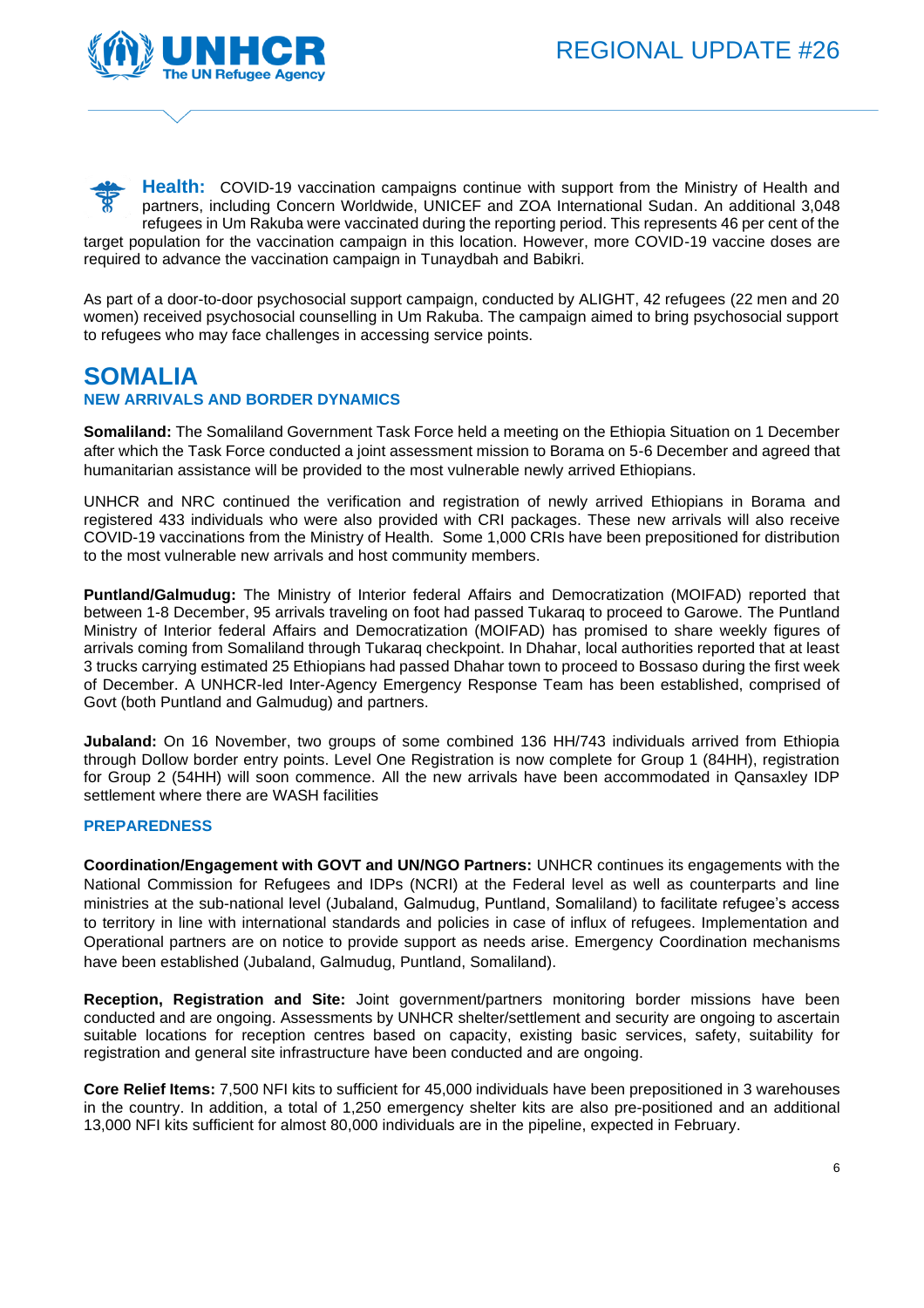

**Cash:** Cash Based Intervention (CBI) guidelines for an emergency influx are being drafted to ensure that Cash is used to respond to the emergency should it be the best option.

# **SOUTH SUDAN**

### **KEY HIGHLIGHTS**

### **BORDER DYNAMICS AND PREPAREDNESS**

Following a joint mission by Commission for Refugee Affairs (CRA) and UNHCR, the government has allocated sites in Pochalla for potential settlement of refugees from Ethiopia. Another joint site assessment mission is planned to be undertaken in the last week of December 2021.

Some 85 Ethiopian asylum-seeker households are settled in Maban,75 of whom have been screened by CRA with72 HH registered and issued with asylum-seeker certificates. Of the 85 HH, 36 HH came to Maban before 2019 and therefore could eventually be declared refugees *sur place (*i.e., having arrived in the country, before the start conflict). Since the beginning of conflict in 2020, 49 HH have arrived in Maban, of whom 10 HH arrived on 14 November 2021.

**Jonglei**: An increase in the number of spontaneous refugee-returns from Ethiopia to South Sudan has been reported because of the ongoing conflict. Returnees cite fear that the conflict may extend to refugee camp areas as well as the desire for family reunification, lack of livelihood opportunities in Ethiopia, improved security in South Sudan, check/attend to properties, and ethnic tension among the refugees in the country of asylum as the main reasons for their return. UNHCR and partners (INTERSOS, Community Action Organization (CAO) & Relief and Rehabilitation Commission (RRC)) continued to monitor the refugee returns and population movements tracking through the border desk points and dock site monitoring established in Akobo East County, Pochalla and Jebel Boma.